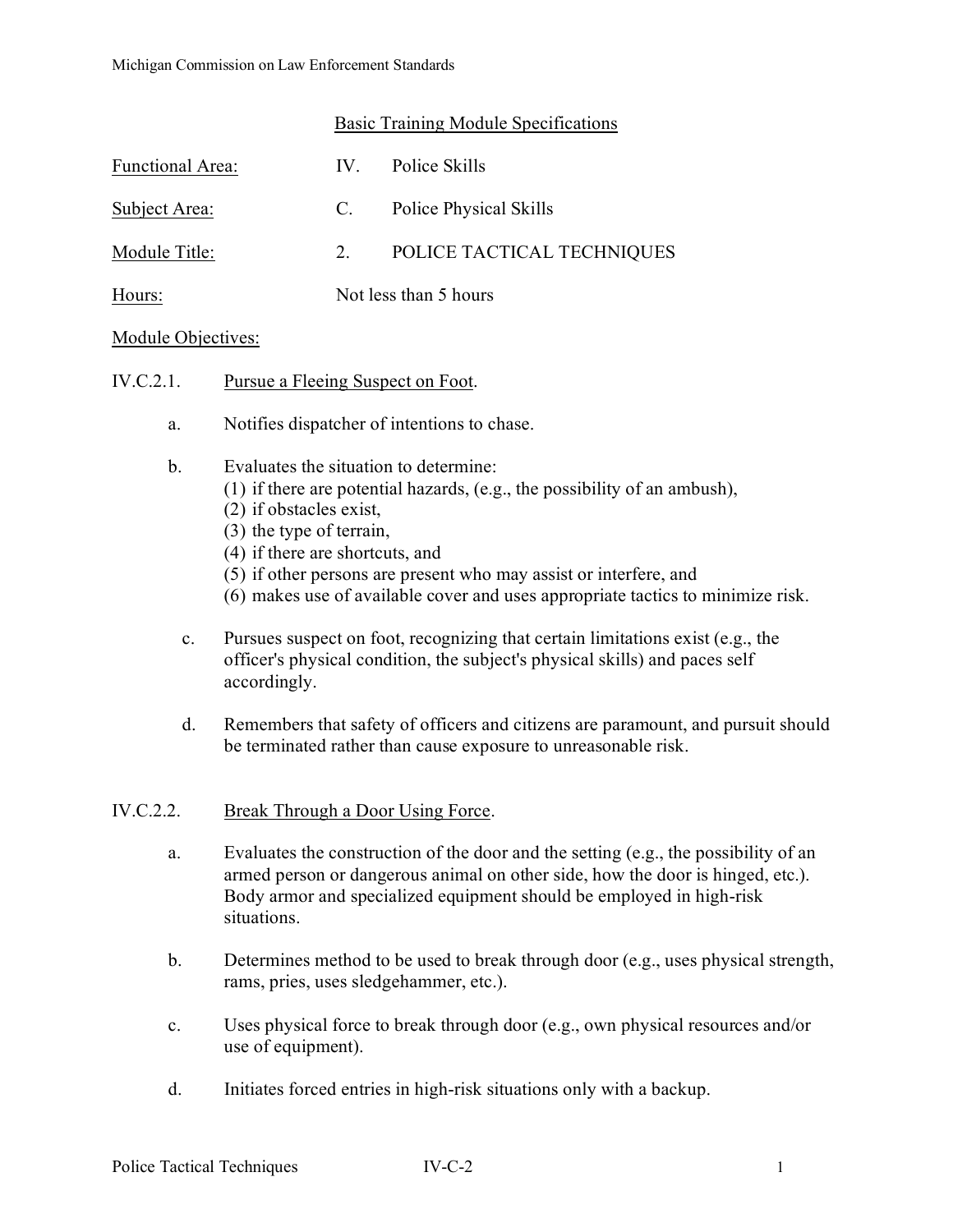- IV.C.2.3. Use Cover and Concealment to Ensure Officer Survival.
	- a. Distinguishes between cover and concealment:
		- (1) identifies commonly encountered objects that are good cover; and
		- (2) identifies commonly encountered objects that offer concealment but not cover.
	- b. Uses available cover to best advantage:
		- (1) recognizes that to continually appear from the same spot is to seriously negate the value of the cover;
		- (2) should not leave cover unless a destination has been decided on; moves from one covered position to another covered position;
		- (3) should not leave cover with a partially loaded weapon; performs a tactical reload if necessary;
		- (4) tracks subject to protect covered position; and
		- (5) maintains cover even if the attacker is down:
			- (a) calls for a backup and lets the backup approach the downed subject.
	- c. Uses available concealment to best advantage:
		- (1) recognizes the advantages of concealment:
			- (a) offers limited protection from observation of suspect;
			- (b) allows time to observe suspect location and movement;
			- (c) allows time to identify a covered position; and
			- (d) allows time to direct other officers' positioning;
		- (2) recognizes the limitations of concealment:
			- (a) offers limited protection from a suspect on the move;
			- (b) provides no protection from lines of fire; and
			- (c) offers no protection if the suspect(s) observed movement into the position of concealment; and
		- (3) seeks cover to replace concealment when possible.

## IV.C.2.4. Use Light Effectively.

- a. Uses flashlight effectively and safely:
	- (1) positions flashlight away from body;
	- (2) uses flashlight intermittently;
	- (3) moves after using flashlight; and
	- (4) does not create silhouettes.
- b. Uses environmental light effectively:
	- (1) does not create a silhouette;
	- (2) allows eyes to adjust to low light levels;
	- (3) acts to protect night vision; and
	- (4) uses shadows to personal advantage.